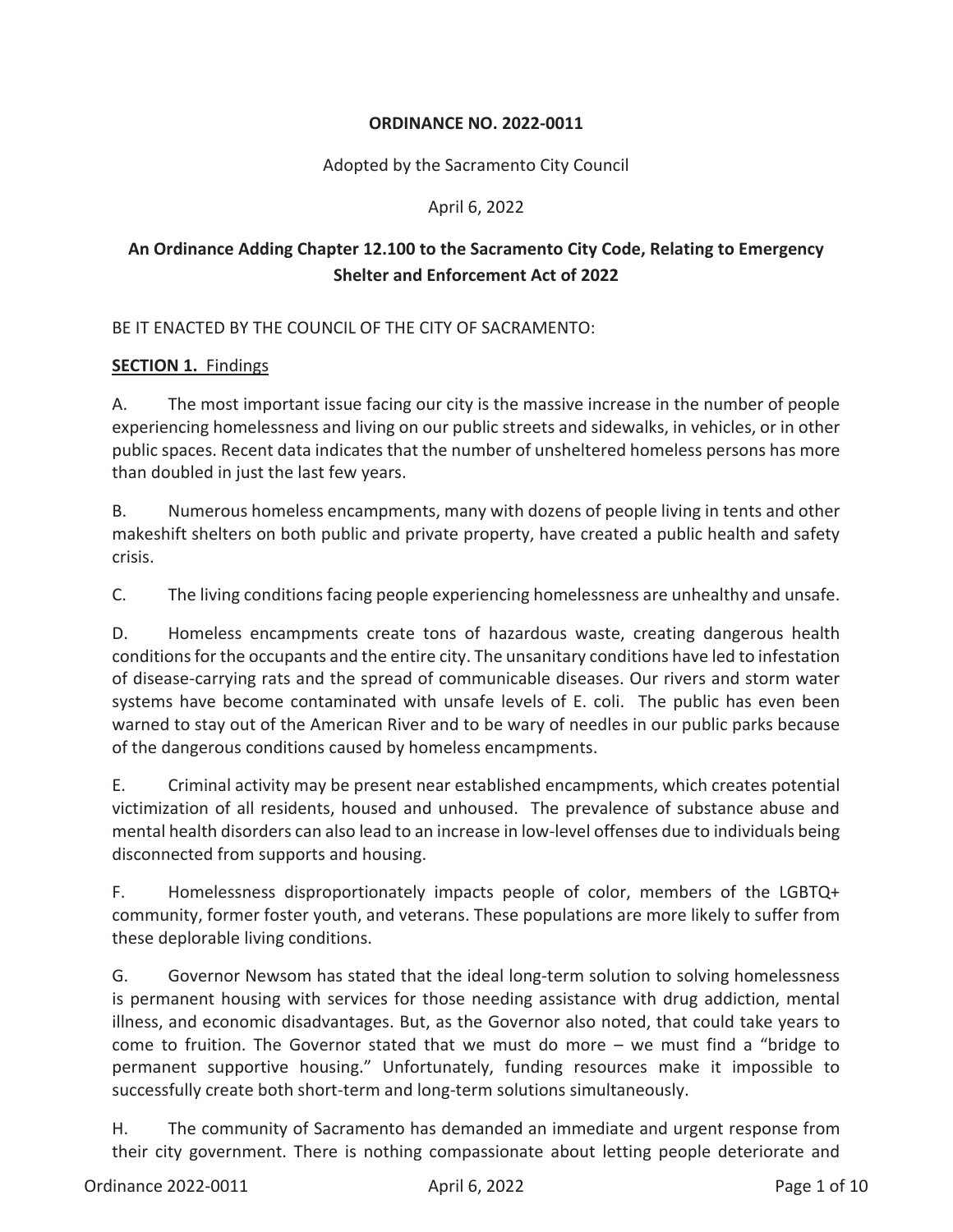ultimately die on our city streets. There is nothing compassionate about allowing large encampments that create a public health and safety crisis. And there is nothing compassionate in allowing conditions which threaten the livability, security, and economic vitality of the city. The community of Sacramento has demanded that the city take immediate action to address this crisis, which includes taking humane action to move persons camping on public streets to a safer and more suitable and secure housing location, or to a shelter facility until permanent housing is provided. We must provide the homeless with a bridge to a more permanent housing solution.

I. Under existing law, the City is authorized to commence proceedings against private property owners to abate unlawful camping and unlawful storage of personal property that occurs on their property. The City owns thousands of acres of public property, and the City should be held responsible to abide by the same standard that the City imposes on the owners of private property. Any resident, or group of residents, harmed by unlawful camping and unlawful storage of personal property that occurs on public property must be authorized to demand the City to abate those violations.

J. Therefore, the people hereby enact "The City of Sacramento Emergency Shelter and Enforcement Act of 2022." Nothing in this Act prevents or prohibits the city from providing longterm housing or social services to persons experiencing homelessness, and doing so is necessary and encouraged. However, the city of Sacramento must also take immediate steps to create emergency shelter space and to enforce its laws and protect the interests of all of its citizens.

#### **SECTION 2.**

Chapter 12.100 is hereby added to the Sacramento City Code to read as follows:

#### **Chapter 12.100 Emergency Shelter and Enforcement Act of 2022**

#### **12.100.010 Definitions.**

The following definitions apply in this chapter:

"Camp" means to place, pitch, or occupy camp facilities; to live temporarily in a camp facility or outdoors; to use camp paraphernalia.

"Camp facilities" include, but are not limited to, tents, huts, vehicles, vehicle camping outfits, or temporary shelter.

"Camp paraphernalia" includes, but is not limited to, bedrolls, tarpaulins, cots, beds, sleeping bags, hammocks, or cooking facilities and similar equipment.

"City manager" means the city manager or designee.

"Emergency shelter space" means a city-authorized location providing temporary shelter or alternative sleeping space for a person experiencing homelessness until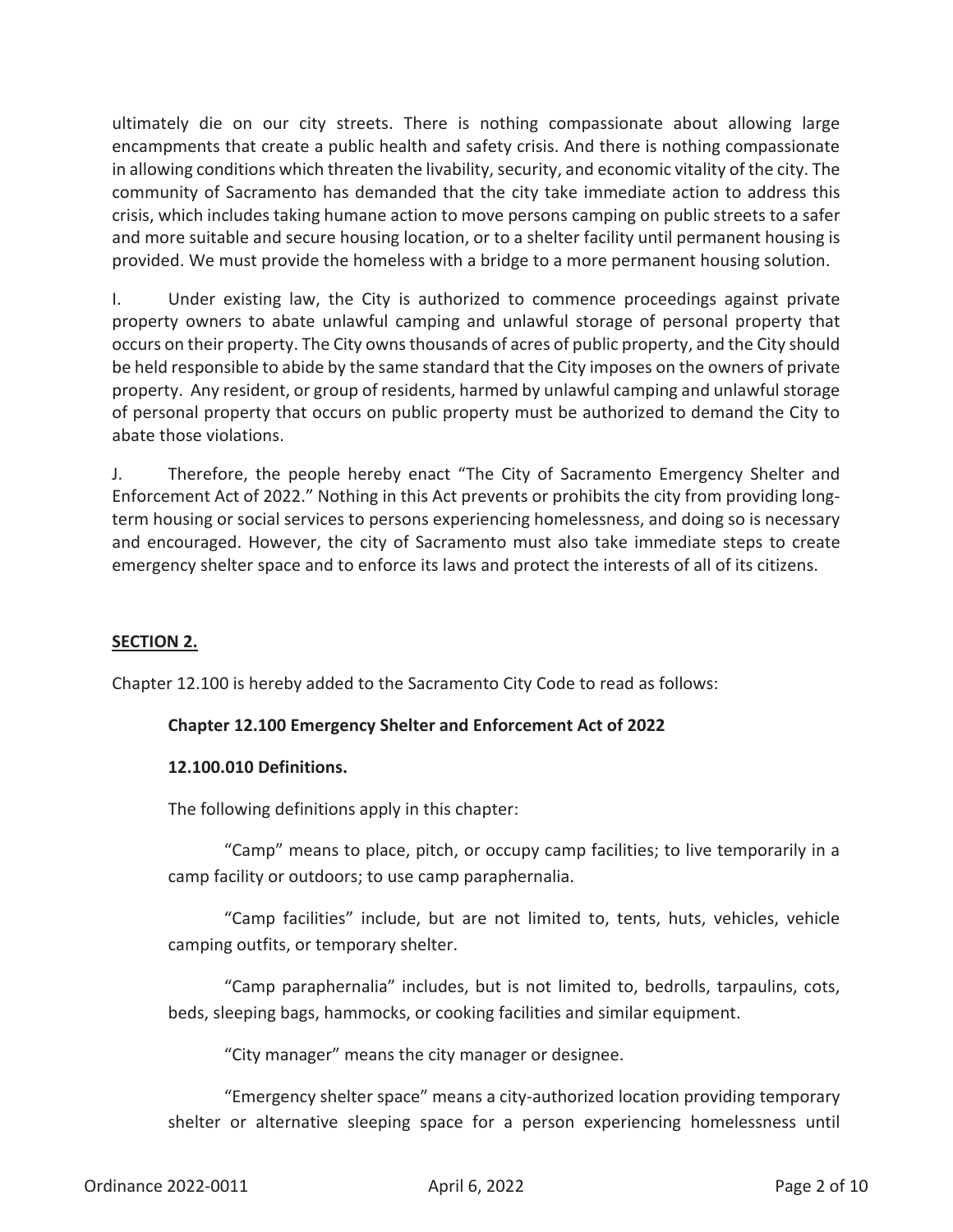permanent shelter or housing can be obtained. "Emergency shelter space" includes the following:

(a) An enclosed or partially enclosed space of at least 70 square feet with a bed and roof that provides protection from the sun and rain in which a person may sleep.

(b) A space of at least 100 square feet in which a person may camp. The city may provide the camp paraphernalia, or the person may bring their own camp paraphernalia, according to the rules for that location. The city may permit the person to sleep in the space during designated nighttime hours and require them to vacate the space during the day, so long as each person is provided reasonable space for storage of property and possessions during the time the person is required to vacate the space.

(c) A space of at least 150 square feet in which a person may park a vehicle in which they can sleep temporarily.

"Encampment" means four or more unrelated persons camping together or within 50 feet of each other and without permitted electrical power, permitted running water, and permitted bathroom facilities that serve that encampment.

"Harm" means monetary loss and the loss of the quiet use and enjoyment of private or public property.

"Minimum threshold" means the number of emergency shelter spaces that equals 60% of the estimated number of unsheltered homeless persons in the city and county pursuant to the 2022 PIT Count Report or the most recent PIT Count Report, whichever is less.

"New emergency shelter spaces" means shelter spaces identified or authorized after December 31, 2021.

"PIT Count Report" means the report of the Point-in-Time Homeless Count documenting the results of the survey of every individual in the County of Sacramento experiencing homelessness during a twenty-four-hour period, conducted to fulfill a federal funding requirement from the U.S. Department of Housing and Urban Development.

"Resident" means a person who resides in the city or owns a business located in the city, and includes a group of residents, or an organization of residents.

"Unrelated" means not related by blood, adoption, marriage, or registered domestic partnership.

"Utilization rate" means the percentage calculated as follows: (monthly average number of occupied emergency shelter spaces)/(total emergency shelter spaces Ordinance 2022-0011 **April 6, 2022 Page 3 of 10**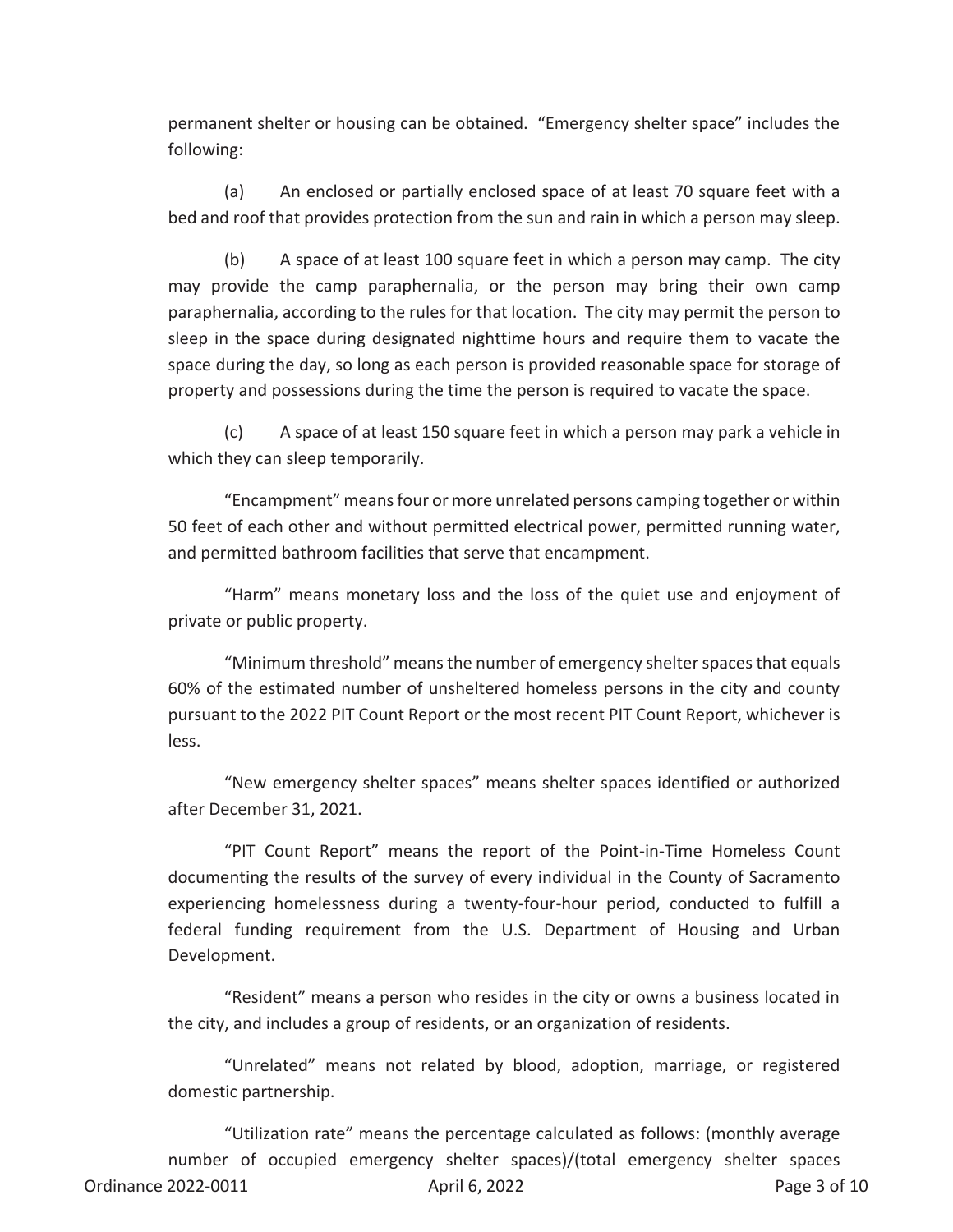identified and authorized by the city manager). For purposes of this calculation, the monthly average is calculated using the daily counts conducted pursuant to section 12.100.020.

### **12.100.020 Emergency shelter identified and provided.**

The city of Sacramento hereby declares its commitment to identify and authorize the minimum threshold as follows:

A. Within 90 days of the effective date of this chapter, the city manager will identify and authorize at least the number of new emergency shelter spaces that equals 20% of the minimum threshold. If in any given month thereafter, the utilization rate is greater than 60%, the city manager shall, within 30 days, identify and authorize an additional number of emergency shelter spaces that equals 20% of the minimum threshold. However, the city manager shall not be required to identify and authorize emergency shelter spaces that exceed the minimum threshold.

 1. Of the required emergency shelter spaces, as circumstances allow, the city manager shall endeavor to identify and authorize emergency shelter spaces in every council district, to avoid over-concentration.

B. Nothing in this section restricts the city manager from identifying and authorizing more emergency shelter spaces in any given time period if funds are available.

C. For purposes of subsections A through D, the city manager may include emergency shelter spaces within the city that are:

1. On any public property, except for city streets, sidewalks, or neighborhood parks; locations within 1,000 feet of a K-12 school, public library, licensed daycare or preschool facility, or playground; or locations within 500 feet of a stream or river;

2. Provided by nonprofit organizations if such space is adequate and reasonably available; and

3. Established by contract with an owner of private property, or a local, state, or federal government.

D. The city manager will require all persons within an emergency shelter space to comply with all laws and rules for that location.

E. The city manager may allow emergency shelter spaces to accommodate persons with physical disabilities, partners, and pets (though pets may be kenneled), as necessary to further the purposes of this chapter.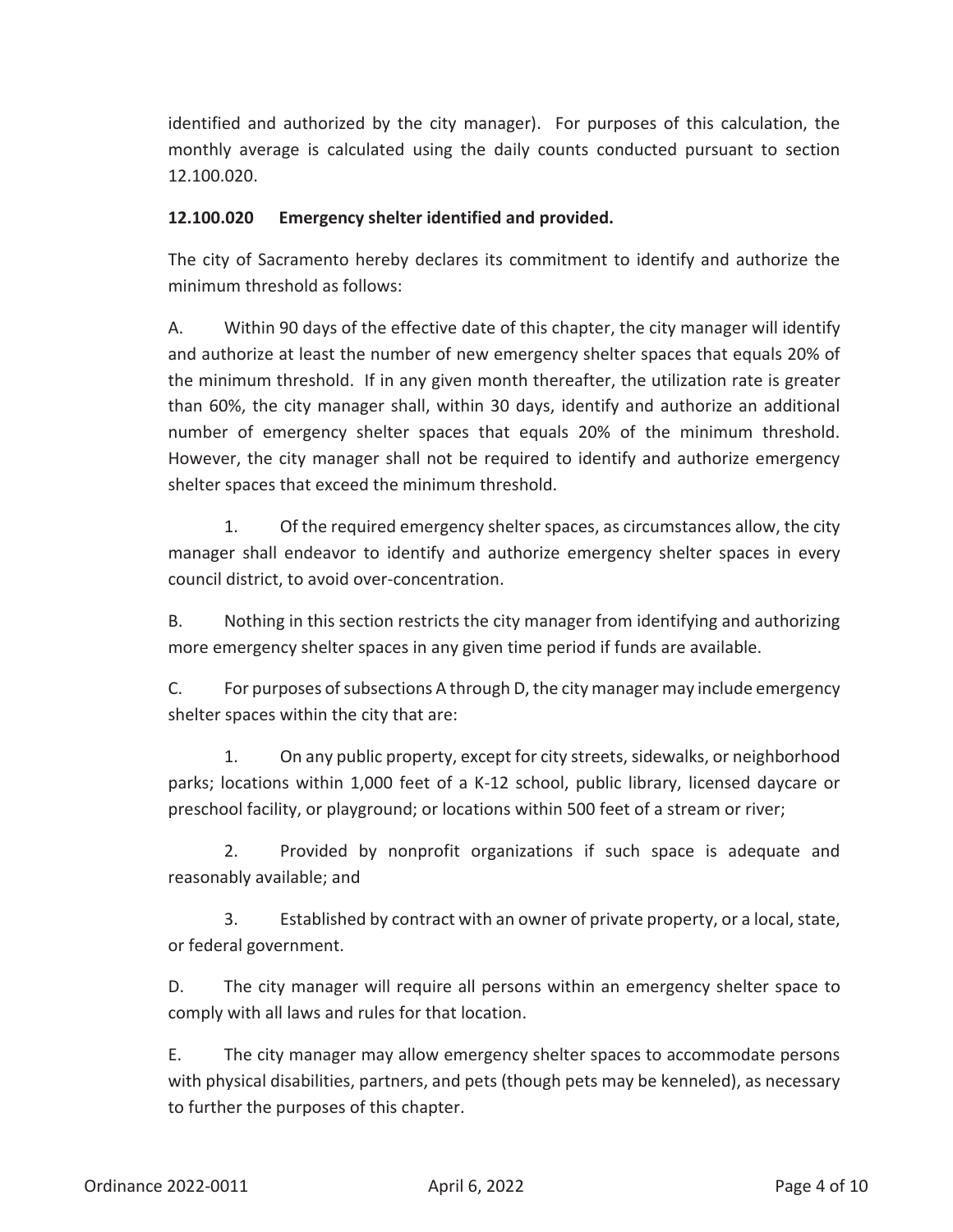F. The city manager will inform all city employees or contractors conducting outreach and relevant city agencies, including the police department, of the number and location of emergency shelter spaces available as of 5:00 p.m. each day. The city manager may accomplish this by developing an internet-based application that provides real-time updates of the availability of emergency shelter spaces to city employees, service providers, advocates, nonprofits, and the public.

G. The city manager will collect data regarding the progress in providing emergency shelter space, and in eliminating encampments and unlawful camping; and report the data to the city council every thirty days. Within 12 months of the effective date of this chapter, the city will achieve a significant reduction in the number of encampments and in the number of unsheltered persons; and the city manager will report the results to the city council.

H. At least five days per week, the city manager will deploy city personnel or contractors in a designated part of the city, as determined by the city manager, to conduct outreach to persons unlawfully camping and to offer available emergency shelter space, as appropriate for that person. The outreach shall include, at a minimum:

1. Giving notice orally and in writing to persons camping on public property in violation of section 12.52.030 that doing so is illegal, and that the law will be enforced in that designated part of the city beginning on a specified date at least 14 days from the date the notice is first provided.

2. Making reasonable efforts to connect persons who are illegally camping with appropriate county social services agencies, including mental health services and drug rehabilitation services, and maintaining data on those efforts and the county agencies' participation.

3. Assisting with the relocation of the person who is camping to a housing unit, shelter, or emergency shelter space. The city may use city personnel and vehicles or may obtain the services of contractors to provide such services (e.g., waste removal and rideshare services). The city may pay a person for the reasonable value of that personal property in lieu of moving such property if the person agrees to such sale. If the person agrees to the sale, the city may dispose of the property, in the city manager's discretion.

I. Subject to the limitations set forth in section 12.100.060, the duties imposed on the city manager pursuant to this section are mandatory.

## **12.100.030 Unlawful camping enforcement.**

Section 12.52.030 (unlawful camping) may not be enforced against any individual on public property unless and until all the following have occurred: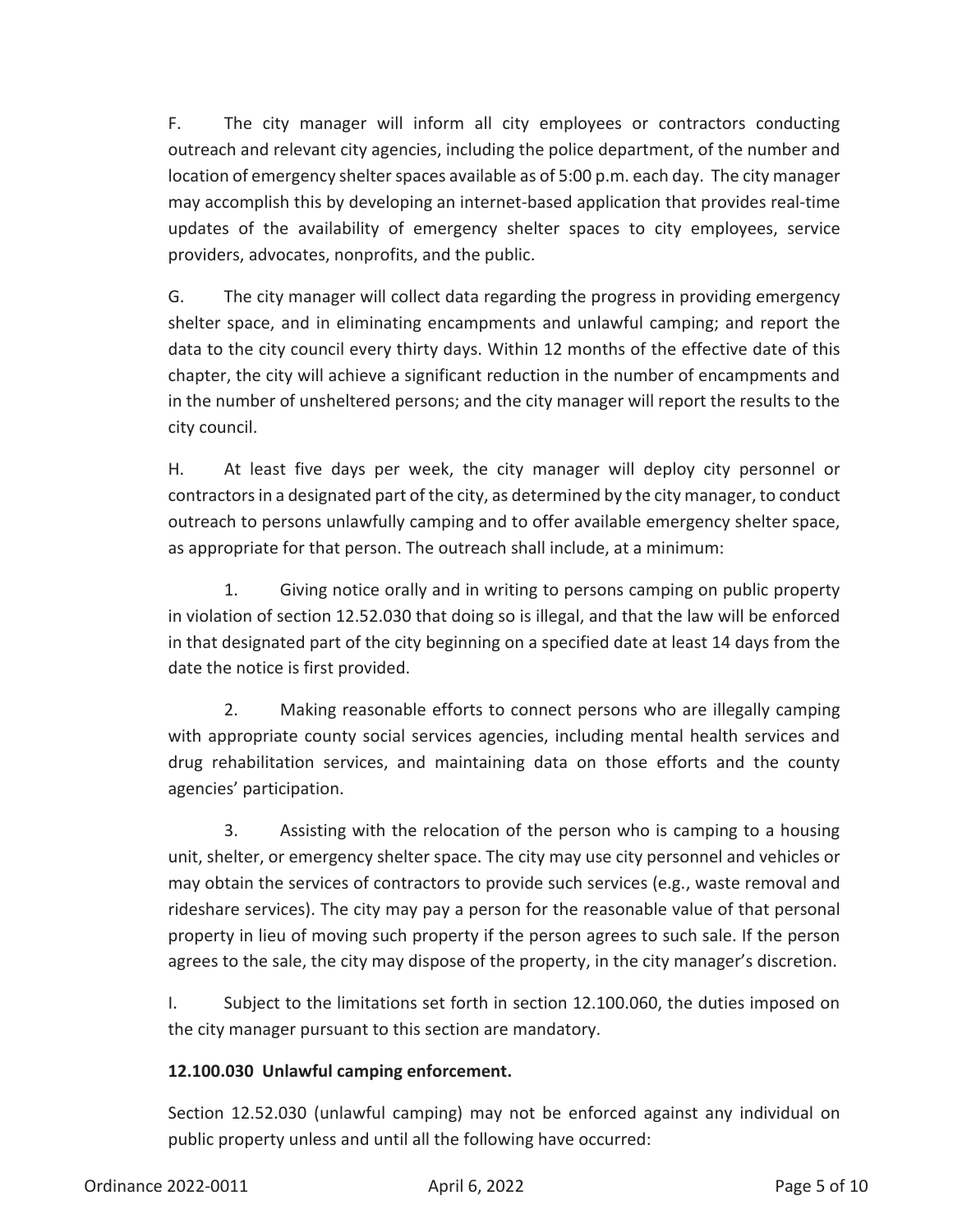A. The city manager has authorized the number of emergency shelter spaces, in accordance with section 12.100.020;

B. The city manager has determined that an emergency shelter space for the individual is currently available, in accordance with section 12.100.020.F;

C. The city manager has offered the individual an emergency shelter space; and

D. The individual has rejected the city's offer of an emergency shelter space and refuses to move from the public property.

### **12.100.040 Unlawful encampments.**

A. It is unlawful and a public nuisance for any person to do the following in an encampment located on any public or private property:

1. Camp, occupy camp facilities, or use camp paraphernalia; or

 2. Accumulate or fail to properly dispose of waste including, but not limited to, hazardous waste, human waste, garbage, debris, and used needles.

B. This section does not prohibit encampments on private residential property by friends or family of the property owner, so long as the owner consents and the encampment is limited to not more than one consecutive night.

C. This section does not prohibit or make unlawful, activities of an owner of private property or other lawful user of private property that are normally associated with and incidental to the lawful and authorized use of private property for residential or other purposes; and provided further, this section does not prohibit or make unlawful, activities of a property owner or other lawful user if such activities are expressly authorized by the Planning and Development Code or other laws, ordinances, and regulations.

D. The city manager may, in his or her discretion, issue a permit to establish, maintain, and operate an encampment in connection with a special event. A special event is intended to include, but not be limited to, programs operated by the departments of the city, youth or school events, marathons or other sporting events, and scouting activities. The city manager may consult with various city departments, the health officer, and the public prior to issuing any temporary permit. Each department or person consulted may provide comments regarding any health, safety or public welfare concerns and provide recommendations pertaining to the issuance, denial, or conditioning of the permit. A reasonable fee, to be set by the city council shall be paid, in advance, by the applicant. The fee shall be returned if the application is denied. In exercising his or her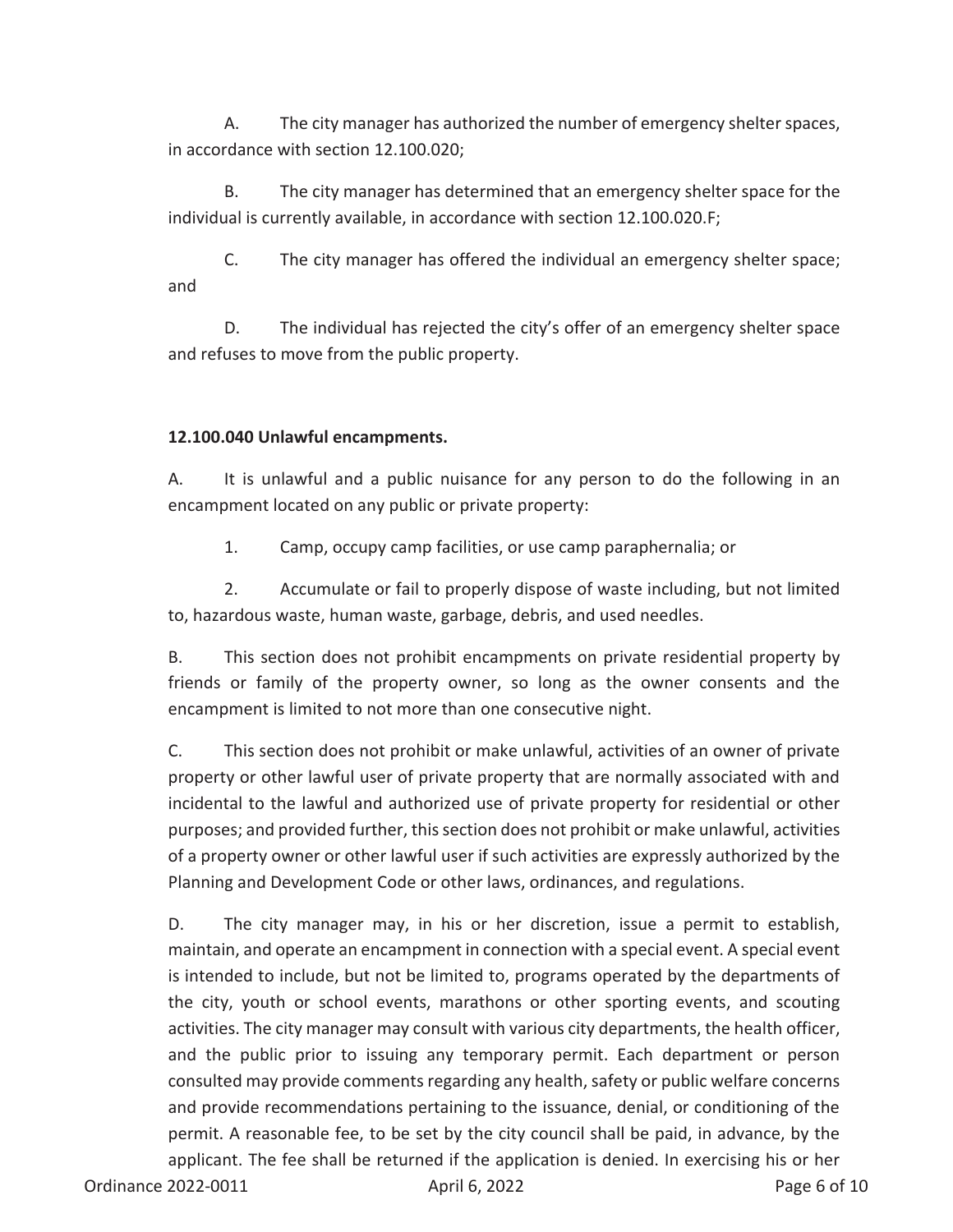discretion to issue a temporary permit, the city manager may consider any facts or evidence bearing on the sanitary, health, safety and welfare conditions on or surrounding the area or tract of land upon which the proposed temporary camp or camp facility is to be located.

E. Notwithstanding the provisions of section 12.100.030, subsection A of this section may be enforced to prohibit encampments on public or private property without regard to the provisions of section 12.100.020.

F. A violation of this section is a misdemeanor. In addition to the remedies set forth in California Penal Code section 370, the city attorney may institute civil actions to abate a public nuisance under this chapter.

# **12.100.050 Abatement of unlawful camping or storage on public property owned by the city.**

A. Any resident harmed by a violation of sections 12.52.030 (unlawful camping) or 12.52.040 (unlawful storage) on public property owned by the city, except for public property used for emergency shelter space, is authorized to commence proceedings to require the city to abate the violations. This section goes into effect 180 days after the effective date of this chapter.

B. To commence proceedings to require the city to abate the violation of sections 12.52.030 or 12.52.040 on public property owned by the city, a resident must file with the city clerk a notice of violation and demand to abate ("notice and demand"). The city manager shall create a form for the notice and demand and establish a process for filing the notice and demand that complies with this section. The process for filing the notice and demand shall include options to file online, by personal delivery, and by mail. No fee shall be imposed for the filing of a notice and demand. The notice and demand must contain:

1. The street address or such other description needed to identify the location of the subject public property;

2. A description of the conditions that constitute the violation of section 12.52.030 or 12.52.040;

- 3. A description of the harm to the resident caused by the violation;
- 4. A demand that the city take action to abate the violation.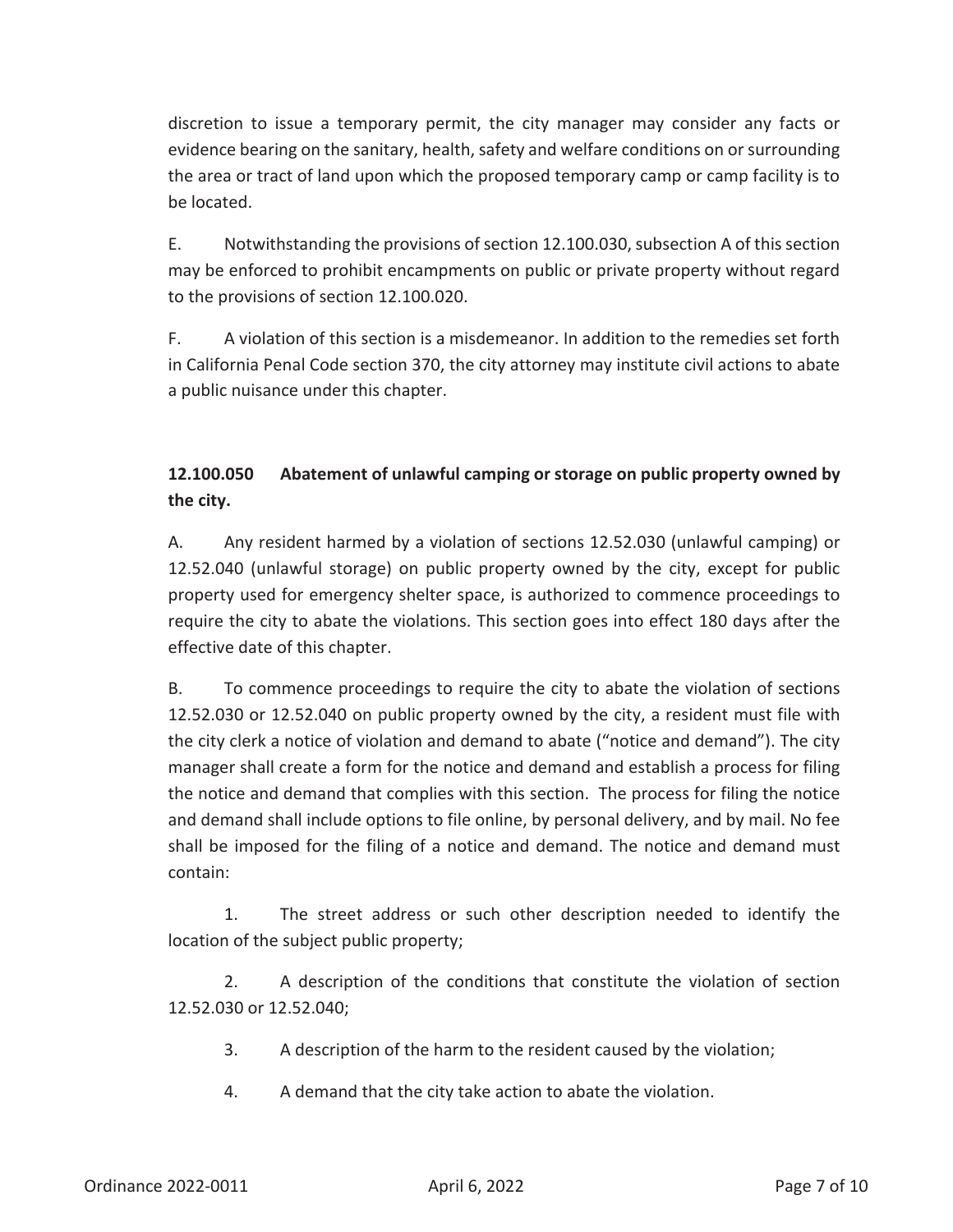C. Within 20 days from the date the city receives the notice and demand, the city shall inspect the subject public property location and respond to the notice and demand by informing the resident that the city will:

1. Abate the violations within 45 days of the date the notice and demand was received by the city, by following the outreach and relocation process as described in section 12.100.020.H;

2. Require an extension of time to abate the violation, not to exceed 30 days;

3. Not abate the violation because the city does not own the subject property; or

4. Dispute that a violation exists.

D. If the city manager determines that the city does not own the subject property, disputes that a violation exists, or otherwise refuses or fails to cure the violation within the time prescribed, the resident may seek an appeal, consistent with the provisions of section 8.04.170 et seq. The city manager shall establish rules of procedure for the processing of appeals filed pursuant to this section, so long as they are consistent with this chapter and the appeal procedures in chapter 8.04.

E. Notwithstanding any provision of chapter 8.04 to the contrary, the hearing examiner's authority on appeal is limited to determining whether, pursuant to this chapter, the city must abate the alleged violations on public property, and if so, ordering the city to take any appropriate action to abate the violation.

F. If, following an appeal pursuant to subsection D, the hearing examiner orders the city to abate the violation, the resident shall be entitled to recover from the city their costs and reasonable attorney's fees incurred, if any, in connection with the hearing.

### **12.100.060 Budgeting.**

A. To fund the commitments, obligations, and liabilities created under this chapter, the city manager shall first allocate the money from external sources, such as county, state, and federal governments.

B. If the resources allocated in subsection A are not sufficient to meet the commitments, obligations, and liabilities created under this chapter, the city manager shall then annually allocate up to 50% of unobligated general fund year-end resources, as identified in the city's budget, not to exceed \$5,000,000.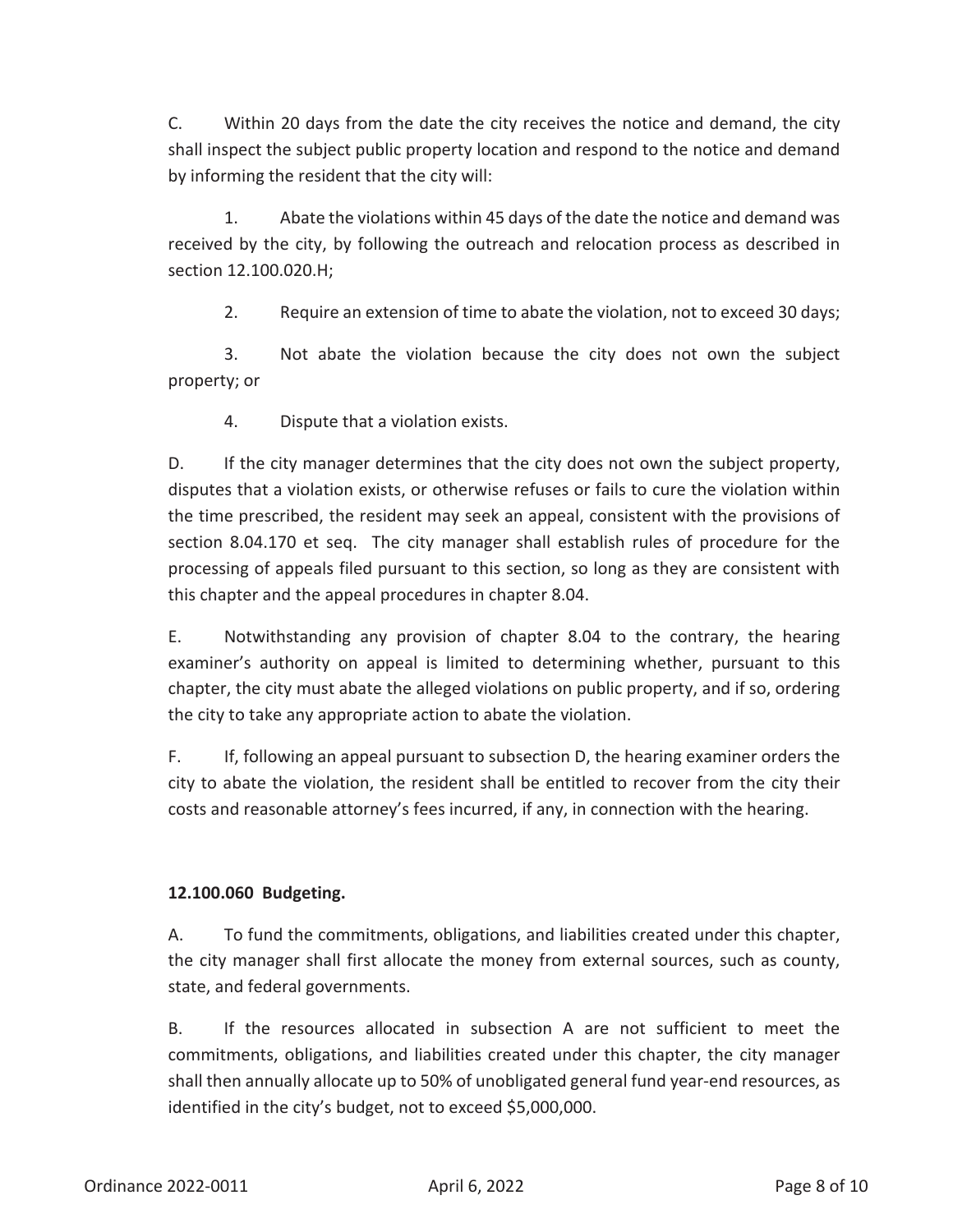**SECTION 3.** General Provisions.

A. If any provision or subsection of this Act or application thereof to any person or circumstance is held invalid, that invalidity shall not affect other provisions or subsections or applications of the Act which can be given effect without the invalid provision or subsection or application, and to this end the provisions of this Act are severable.

B. This Act is intended to be comprehensive. It is the intent of the people that in the event this Act or acts relating to the same subject shall appear on the same ballot, the provisions of the other Act or Acts shall be deemed to be in conflict with this Act. In the event that this Act receives a greater number of affirmative votes, the provisions of this Act shall prevail in their entirety, and all provisions of the other Act or Acts shall be null and void.

C. This Act may be amended by the city council upon a two-thirds vote of the members of the council, but only to further the purposes of this Act.

D. This Act is not intended to relieve the state and county of their obligation to provide services to those who need assistance. It is intended to prompt the county to adopt a comparable county measure. This should be a unified regional approach to successfully address this crisis.

**SECTION 4.** Majority Approval; Effective Date.

This ordinance shall be effective only if approved by a majority of the voters voting on this ordinance and shall be operative on the date so approved by the voters.